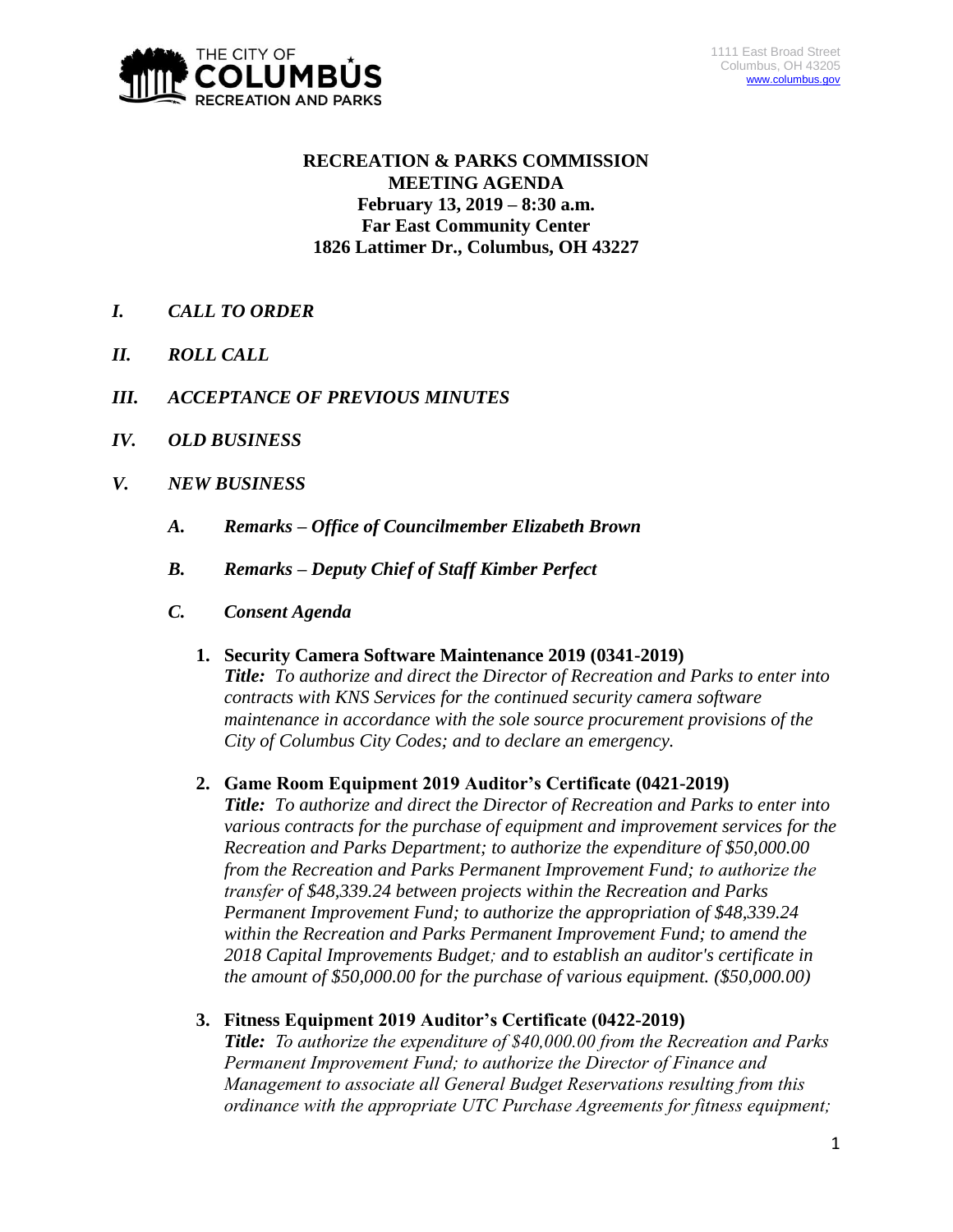

*to establish an auditor's certificate in the amount of \$40,000.00 for the purchase of various fitness equipment; to authorize the transfer of \$41,660.76 between projects within the Recreation and Parks Permanent Improvement Fund; to amend the 2018 Capital Improvements Budget; and to declare an emergency. (\$40,000.00)*

## **4. Facility Improvements CIP Auditor's Certificate (0497-2019)**

*Title: To authorize and direct the City Auditor to set up a certificate in the amount of \$125,000.00 for various expenditures for labor, materials, and equipment in conjunction with Recreation and Parks facility improvements; to amend the 2018 Capital Improvements Budget; and to authorize the expenditure of \$125,000.00 from the Recreation and Parks Voted Bond Fund. (\$125,000.00)*

## **5. Senior Options Grant 2019 (0476-2019)**

*Title: To authorize and direct the Director of Recreation and Parks to apply for and accept a grant from and enter into a grant agreement with the Franklin County Board of Commissioners, dba Franklin County Senior Options, in the amount of \$12,783.00 for the 50+ Fitness Programs; and to authorize an appropriation of \$12,783.00 from the unappropriated balance of the Recreation and Parks Grant Fund. (\$12,783.00)*

## *D. Administration Agenda*

# **6. 2019 Hotel Motel Tax Fund (0288-2019)**

*Title: To authorize the appropriation and transfer of \$221,000.00 from the Hotel/Motel Tax Fund to the Recreation and Parks Operating Fund for the support of various annual special event programming; to appropriate \$221,000.00 in the Recreation and Parks Operating Fund; and to declare an emergency. (\$221,000.00)*

## **7. City Code Amendment 919.13 (0313-2019)**

*Title: To amend Section 919.13 of the City Code to grant the Director of Recreation and Parks the authority to allow for the sale, service and/or consumption of alcoholic beverages at Franklin Park when used as an event venue.* 

# **8. City Code Amendment 913.02 (0520-2019)**

*Title: To amend Section 913.02 of the City Code to grant the Director of Recreation and Parks the authority to authorize third party vendors to conduct commercial activity in City of Columbus controlled waterways via written permission rather than bid and contract. This will include the rental of canoes, kayaks, paddleboards, and similar vessels; and to declare an emergency.*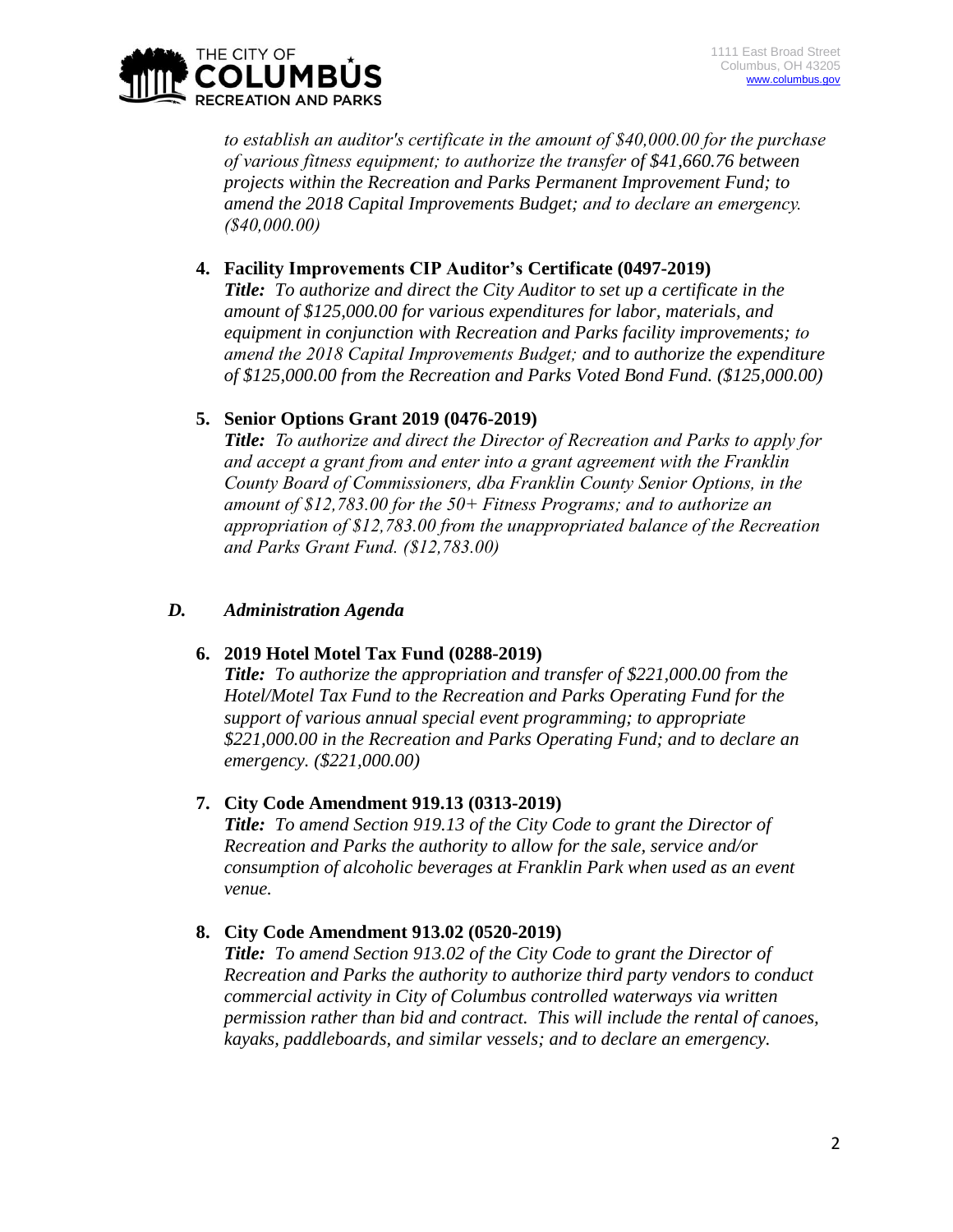

### **9. City Code Amendment 921.01-9 (0521-2019)**

*Title: To amend Section 921.01-9 of the City Code To amend Section 921.01-9 of the City Code to grant the Director of Recreation and Parks the authority to authorize third party vendors to conduct commercial activity in City of Columbus controlled waterways via written permission rather than bid and contract, including the rental of canoes, kayaks, paddleboards, and similar vessels; and to declare an emergency.*

**10. Olentangy Trail – Worthington Hills Extension LPA (0478-2019)** *Title: To authorize and direct the Director of Recreation and Parks to sign the LPA Federal Local-Let Project Agreement with the Ohio Department of Transportation to construct an extension to the Olentangy Trail, from Worthington Hills Park to Olentangy River Road at Clubhouse Drive; and to declare an emergency. (\$0.00)*

### **11. Clean Ohio Application – Scioto River and Dysart Run (0479-2019)**

*Title: To authorize and direct the Director of the Recreation and Parks Department to apply for grant funding from the Ohio Public Works Commission to acquire properties along the Scioto River and Dysart Run, and to provide the necessary match funds; and to declare an emergency. (\$0.00)*

- *E. Parks Maintenance & Operations Agenda – No Legislation*
- *F. Recreation & Program Services Agenda – No Legislation*
- *G. Youth & Family Development Agenda*

### **12. Community for New Direction NVI 2019 (0480-2019)**

*Title: To authorize and direct the Director of Recreation and Parks to modify and extend a contract with Community for New Direction for professional and fiscal services related to the implementation of the Neighborhood Violence Intervention (NVI) Program; to authorize the expenditure of \$329,450.00 from the Recreation and Parks Operating Fund; and to declare an emergency. (\$329,450.00)*

### **13. Columbus Urban League NVI 2019 (0481-2019)**

*Title: To authorize and direct the Director of Recreation and Parks to modify and extend a contract with the Columbus Urban League for professional and fiscal services related to the implementation of the Neighborhood Violence Intervention (NVI) Program; to authorize the expenditure of \$329,450.00 from the Recreation and Parks Operating Fund; and to declare an emergency. (\$329,450.00)*